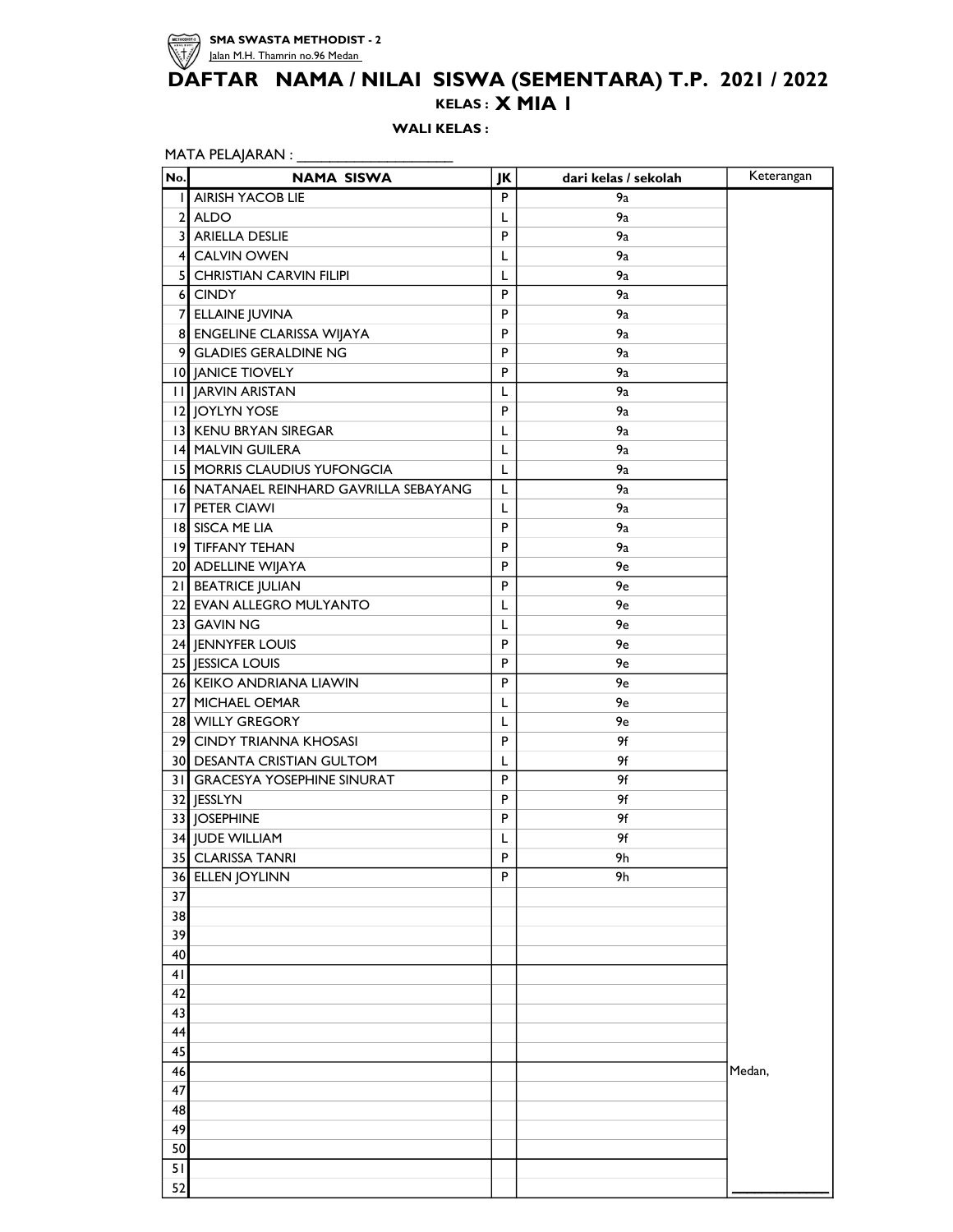

## KELAS : X MIA 2 DAFTAR NAMA / NILAI SISWA (SEMENTARA) T.P. 2021 / 2022

WALI KELAS :

MATA PELAJARAN : \_\_\_\_\_\_\_\_\_\_\_\_\_\_\_\_\_\_\_\_\_\_\_\_\_

| No. | <b>NAMA SISWA</b>                        | JK | dari kelas / sekolah              | Keterangan |
|-----|------------------------------------------|----|-----------------------------------|------------|
|     | I CAROLINE STEPHANIE OCTO                | P  | 9g                                |            |
|     | 2 CATHY VALERIE                          | P  | 9g                                |            |
|     | 3 DEVLYN EDVARDO                         | L  | 9g                                |            |
|     | 4 DIMITRI DEO ADITYO                     | L  | 9g                                |            |
|     | <b>5 EVAN MARKUS TAFONAO</b>             | L  | 9g                                |            |
|     | 6 EVANDREW DHARTHA SINAGA                | L  | 9g                                |            |
|     | <b>7 FELIX WINATA</b>                    | L  | 9g                                |            |
|     | 8 JUSTIN HALIM                           | L  | 9g                                |            |
|     | 9 MATTHEW STANLEY                        | L  | 9g                                |            |
|     | 10 MEAVELISE CHANDRA                     | P  | 9g                                |            |
|     | <b>II NADYA FRANSISKA SAMOSIR</b>        | P  | 9g                                |            |
|     | 12 NATANAEL DOTY EFRADO SIMBOLON         | L  | 9g                                |            |
|     | 13 THACIA AMELIA Br SEMBIRING            | P  | 9g                                |            |
|     | 14 VALARYN LOUVAIN KARIM                 | P  | 9g                                |            |
|     | 15   ANGELIKA SARI YANTI TAMPUBOLON      | P  | <b>ISMP FREE METHODIST- MEDAN</b> |            |
|     | <b>16 TABITHA AMBADAR SYALOM SITORUS</b> | P  | ISMP METHODIST - I MEDAN          |            |
|     | 17 GLORYA ESTETICA BR. MUNTE             |    | P SMP Methodist - 11              |            |
|     | <b>18 VALENCIA</b>                       |    | P SMP Methodist - 11              |            |
|     | 19 CATHERINE VICTORIA KWEK               |    | P ISMP METHODIST - 2 KISARAN      |            |
|     | 20 EVAN ZURIEL SIMBOLON                  |    | L ISMP METHODIST - 2 KISARAN      |            |
|     | 21 CHYNTIA AMELIA SIHALOHO               |    | P SMP Methodist - 5 Medan         |            |
|     | 22 PINGKAN REALITA SIANTURI              |    | P ISMP METHODIST 8                |            |
|     | 23 NOEL DESTA MARIZKY SINAGA             |    | L SMP Methodist Pekanbaru         |            |
|     | 24 HOLY KHUREN AQUILAR GINTING           |    | L ISMP METHODIST TG. MORAWA       |            |
|     | 25 CEDRIC                                |    | L SMP Swasta Methodist 3          |            |
|     | 26 CHELSEA REBECCA HILLS PARDEDE         |    | P SMP Swasta Methodist 3          |            |
|     | 27 CLAREEN ANGELIA THOE                  |    |                                   |            |
|     |                                          |    | P SMP Swasta Methodist 3          |            |
|     | 28 ELYAKIM JOVAN HARO RAJAGUKGUK         | L. | <b>SMP</b> Swasta Methodist 3     |            |
|     | 29 EUNICE STEPHANIE WARUWU               |    | P SMP Swasta Methodist 3          |            |
|     | <b>30 KEVIN GABRIEL MARPAUNG</b>         |    | L SMP Swasta Methodist 3          |            |
|     | 31 RENDY WILLIAM PURBA                   |    | L SMP Swasta Methodist 3          |            |
|     | 32 VELIX ARTHA WIJAYA                    |    | L  SMP Swasta Methodist 3         |            |
|     | 33 NORA NOVITA KEIZA BR SIBUEA           |    | P SMP Swasta Methodist 5          |            |
|     | 34] DARREN KWOVALESKI                    |    | L SMP Swasta Methodist Berastagi  |            |
|     | 35 FELIX KANG                            | L  | SMP Swasta Methodist Berastagi    |            |
| 36  | <b>JESSLYN</b>                           | P  | SMP Swasta Methodist Berastagi    |            |
| 37  |                                          |    |                                   |            |
| 38  |                                          |    |                                   |            |
| 39  |                                          |    |                                   |            |
| 40  |                                          |    |                                   |            |
| 41  |                                          |    |                                   |            |
| 42  |                                          |    |                                   |            |
| 43  |                                          |    |                                   |            |
| 44  |                                          |    |                                   |            |
| 45  |                                          |    |                                   |            |
| 46  |                                          |    |                                   | Medan,     |
| 47  |                                          |    |                                   |            |
| 48  |                                          |    |                                   |            |
| 49  |                                          |    |                                   |            |
| 50  |                                          |    |                                   |            |
| 51  |                                          |    |                                   |            |
| 52  |                                          |    |                                   |            |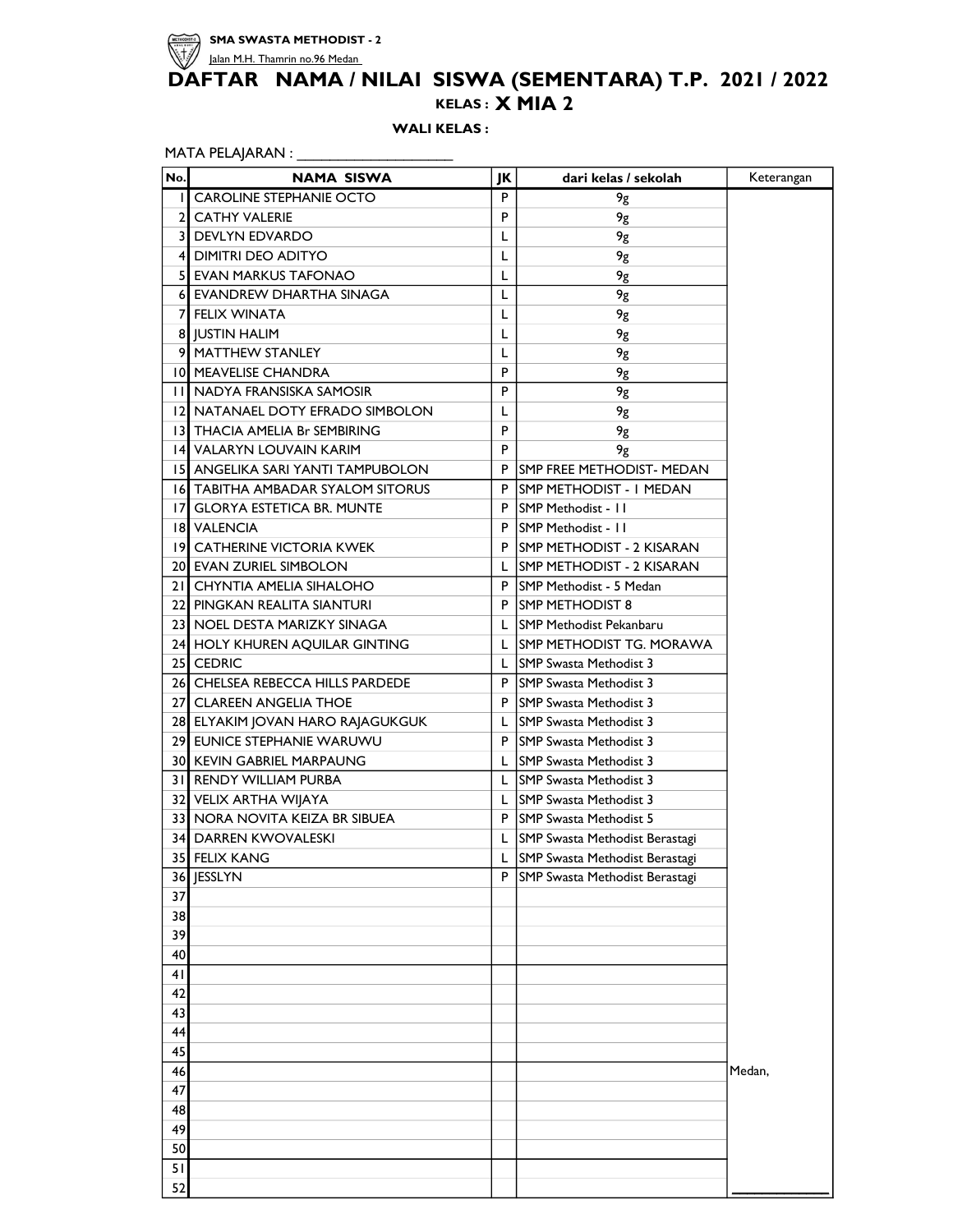

KELAS : X MIA 3

WALI KELAS :

#### MATA PELAJARAN : \_\_\_\_\_\_\_\_\_\_\_\_\_\_\_\_\_\_\_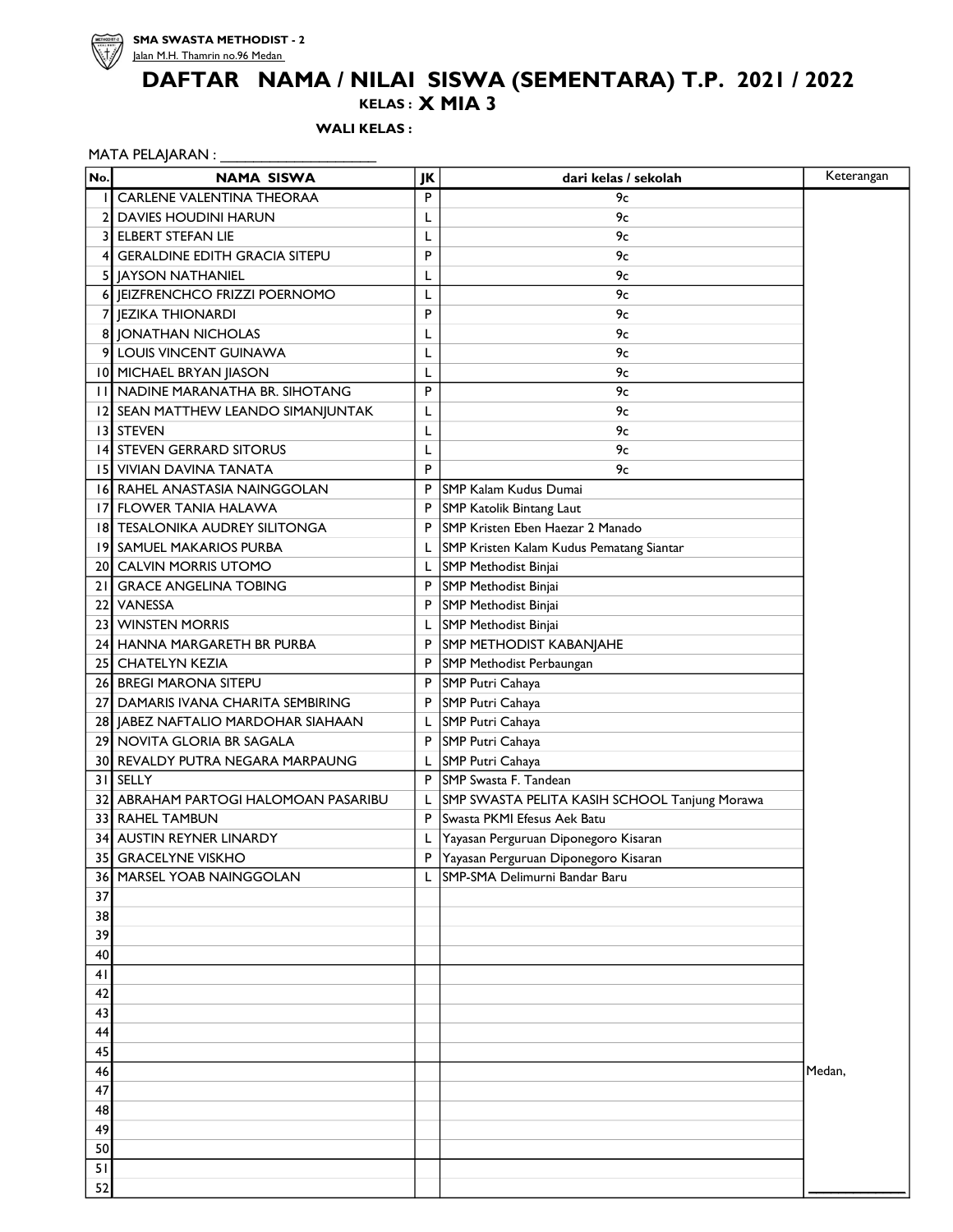

#### KELAS : X MIA 4

WALI KELAS :

| No. | <b>NAMA SISWA</b>                       | JK          | dari kelas / sekolah                      | Keterangan |
|-----|-----------------------------------------|-------------|-------------------------------------------|------------|
| Ш   | <b>BRYAN LINSON</b>                     | L           | 9h                                        |            |
| 2   | <b>CLARISSA CUNITA</b>                  | P           | 9h                                        |            |
|     | <b>3 DEVIN GUNAWAN</b>                  | L           | 9h                                        |            |
|     | 4 ETHAN KEANE APRILLIO PUTRA TJIONGOR   | L           | 9h                                        |            |
| 5   | FAUSTINE WIJAYA                         | P           | 9h                                        |            |
| 6   | <b>FERDINAND MAXWELL M</b>              | L           | 9h                                        |            |
| 7   | <b>GARRY LIOE</b>                       | L           | 9h                                        |            |
|     | 8 HOWARD                                | L           | 9h                                        |            |
|     | 9 JANE FLORENZA                         | P           | 9h                                        |            |
|     | 10 JEREMIAH MARK                        | L           | 9h                                        |            |
|     | <b>II JONATHAN WIJAYA</b>               | L           | 9h                                        |            |
|     | 12 JOSEFA DIANI SINUHAJI                | P           | 9h                                        |            |
|     | 13 KARLY ANG                            | P           | 9h                                        |            |
|     | 14 KATRINA GRACE KWOK                   | P           | 9h                                        |            |
|     | 15 PRISELLA AIMEE WIJAYA                | P           | 9h                                        |            |
|     | 16 ROTUA KATHARINA ROMAITONA BR SITORUS | P           | 9h                                        |            |
|     | 17 RYAN GOLDWIN WINATA                  | L           | 9h                                        |            |
|     | 18 TIMOTHY LAMHOT HALOMOAN HUTABARAT    | L           | 9h                                        |            |
|     | 19 VALLERIO DERWINSKI                   | L           | 9h                                        |            |
|     | 20 ZOELENE VELINSKY                     | P           | 9h                                        |            |
|     | 21 SEAN FELIX GIRSANG                   | L           | 9i                                        |            |
|     | 22 TANISHA CHINTIA                      | P           | 9i                                        |            |
|     | 23 TIMOTHY YUPPIE MARPAUNG              | L           | 9i                                        |            |
|     | 24 VANIA IMA PRISKILA                   | P           | 9i                                        |            |
|     | 25 VINCENT                              | L           | 9i                                        |            |
|     | 26 VINCENT HALIM                        | L           | 9i                                        |            |
|     | 27 WESLEY BELTHAM                       | L           | 9i                                        |            |
|     | 28 WILLIAM HALIM                        | L           | 9i                                        |            |
|     | 29 WINCENT CHANDRA                      | L           | 9i                                        |            |
|     | 30 YOLANDA                              | P           | 9i                                        |            |
|     | 31 RIRIN ADELINA SIMBOLON               | P           | SMP Swasta Katolik Tri Sakti I Medan      |            |
|     | 32 ADRIANO SEMBIRING                    | L           | <b>SMP WR. SUPRATMAN 2</b>                |            |
|     | <b>33 CHRISTINE NAULI FEBIANA .S</b>    | P           | <b>SMP WR. SUPRATMAN 2</b>                |            |
|     | 34 YOLANDA DIAN EVA TARIGAN             | P           | <b>SMP WR. SUPRATMAN 2</b>                |            |
|     | 35 GRACE ANGELINA TOBING                | $\mathsf P$ | Thomas Alva Edison                        |            |
| 36  | KEVIN RIZKY PAKPAHAN                    | L           | Thomas Alva Edison                        |            |
| 37  | DESBORN PANOGI ALOYSIUS DAMANIK         | L           | SMP Satu Padu Boarding School, Tiga Juhar |            |
| 38  |                                         |             |                                           |            |
| 39  |                                         |             |                                           |            |
| 40  |                                         |             |                                           |            |
| 41  |                                         |             |                                           |            |
| 42  |                                         |             |                                           |            |
| 43  |                                         |             |                                           |            |
| 44  |                                         |             |                                           |            |
| 45  |                                         |             |                                           |            |
| 46  |                                         |             |                                           | Medan,     |
| 47  |                                         |             |                                           |            |
| 48  |                                         |             |                                           |            |
| 49  |                                         |             |                                           |            |
| 50  |                                         |             |                                           |            |
| 51  |                                         |             |                                           |            |
| 52  |                                         |             |                                           |            |
|     |                                         |             |                                           |            |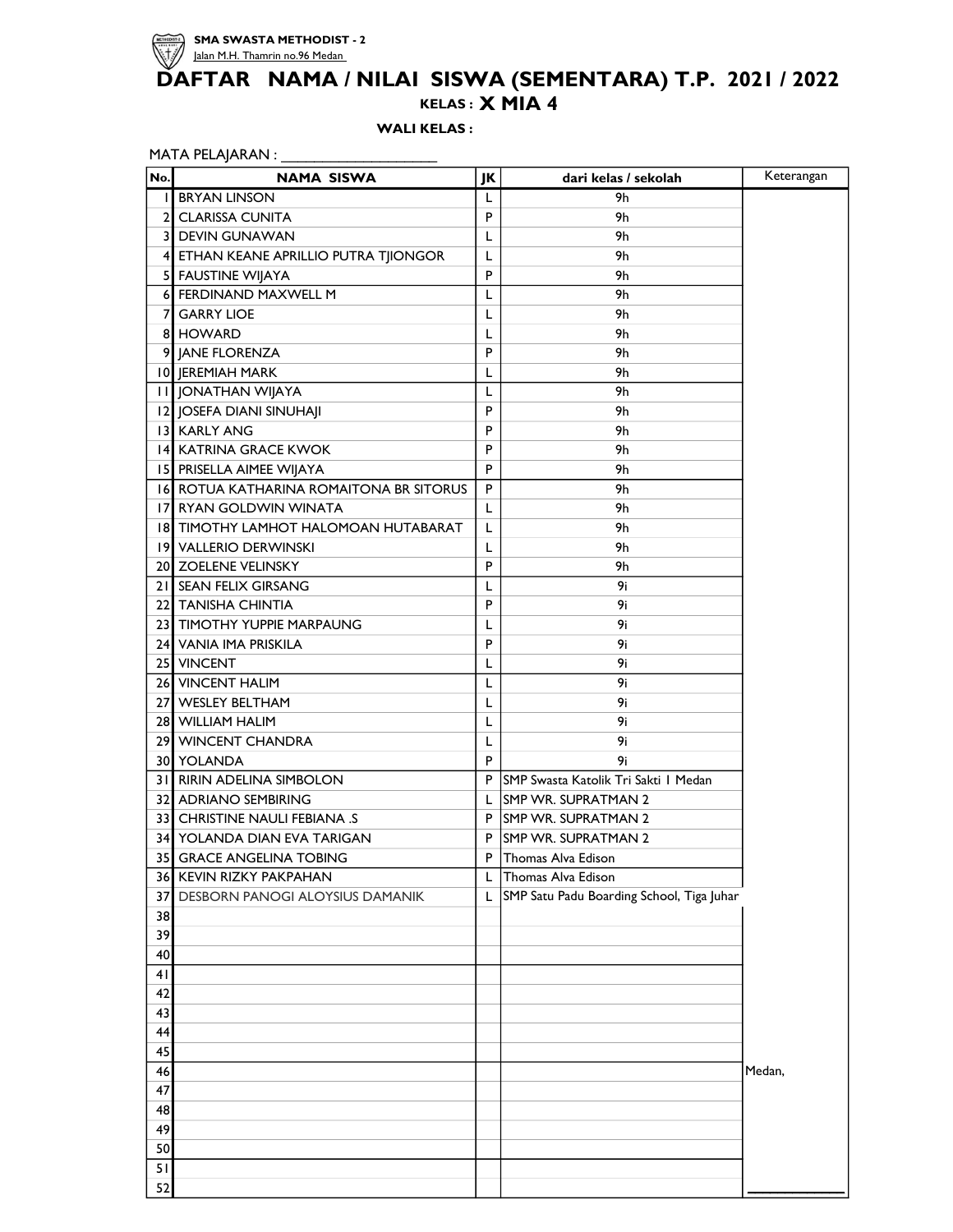

## KELAS : X MIA 5 DAFTAR NAMA / NILAI SISWA (SEMENTARA) T.P. 2021 / 2022

WALI KELAS :

| No. | <b>NAMA SISWA</b>            | JK | dari kelas / sekolah | Keterangan |
|-----|------------------------------|----|----------------------|------------|
|     | I ALEXANDER                  | L  | 9a                   |            |
|     | 2 ANDREA JANE TANOTO         | P  | 9a                   |            |
|     | 3 ASTON HUGO                 | L  | 9a                   |            |
|     | 4 BENEDICT FORTINO           | L  | 9а                   |            |
|     | 5 BRENDA JOHNSON             | P  | 9a                   |            |
|     | 6 BRIAN FORBES               | L  | 9a                   |            |
|     | 7 CALVIN CHRISDINATA SARAGIH | L  | 9а                   |            |
|     | <b>8 CLARISSA CLARABELLA</b> | P  | 9a                   |            |
|     | 9 DYLON LARSON               | L  | 9a                   |            |
|     | 10 EMERENTIA ANGELA          | P  | 9a                   |            |
|     | <b>II FELICIA LINARDI</b>    | P  | 9а                   |            |
|     | 12 INDAH STEVANI TAMPUBOLON  | P  | 9a                   |            |
|     | 13 JASMINE CHANDRA           | P  | 9а                   |            |
|     | 14 JOHN HERBERT              | L  | 9a                   |            |
|     | 15 KEVIN ALEXANDER WARUWU    | L  | 9a                   |            |
|     | <b>16 NICHOLAS SIDIK</b>     | L  | 9a                   |            |
|     | 17 ROSIALIS                  | P  | 9a                   |            |
|     | 18 TRISTAN DANST TJUSSARDI   | L  | 9a                   |            |
|     | 19 DAVE CARNEGIE ONGSAH      | L  | 9b                   |            |
|     | 20 DELVYN BENEDICT HOSEA     | L  | 9b                   |            |
|     | 21 JOICE MARVELLE LIU        | P  | 9b                   |            |
|     | 22 JASMINE NADYA TANDEAS     | P  | 9с                   |            |
|     | 23 NATALIE CELINE HALIM      | P  | 9с                   |            |
|     | 24 JESSICA GUNAWAN           | P  | 9d                   |            |
|     | 25 STEVINNA ONGSO            | P  | 9d                   |            |
|     | 26 STEVONNA ONGSO            | P  | 9d                   |            |
|     | 27 ALVIN NICHOLAS LAY        | L  | 9g                   |            |
|     | 28 EVELYN VENESIA            | P  | 9g                   |            |
|     | 29 AINSLIE LOKA              | P  | 9h                   |            |
|     | 30 ELDEWITA MARIA SIMBOLON   | P  | 9h                   |            |
|     | <b>31 NATHANS SONGKONO</b>   | L  | 9h                   |            |
|     | 32 STEPHANIE ANGIE WIJAYA    | P  | 9h                   |            |
|     | 33 WILLY TANOTO              | L  | 9h                   |            |
|     | 34 ADRIAN ROMEO NUSLIM       | L  | 9i                   |            |
|     | 35 JOLIE KHONELLY            | P  | 9i                   |            |
|     | <b>36 MODELYN CHANDRA</b>    | P  | 9i                   |            |
| 37  |                              |    |                      |            |
| 38  |                              |    |                      |            |
| 39  |                              |    |                      |            |
| 40  |                              |    |                      |            |
| 41  |                              |    |                      |            |
| 42  |                              |    |                      |            |
| 43  |                              |    |                      |            |
| 44  |                              |    |                      |            |
| 45  |                              |    |                      |            |
| 46  |                              |    |                      | Medan,     |
| 47  |                              |    |                      |            |
| 48  |                              |    |                      |            |
| 49  |                              |    |                      |            |
| 50  |                              |    |                      |            |
| 51  |                              |    |                      |            |
| 52  |                              |    |                      |            |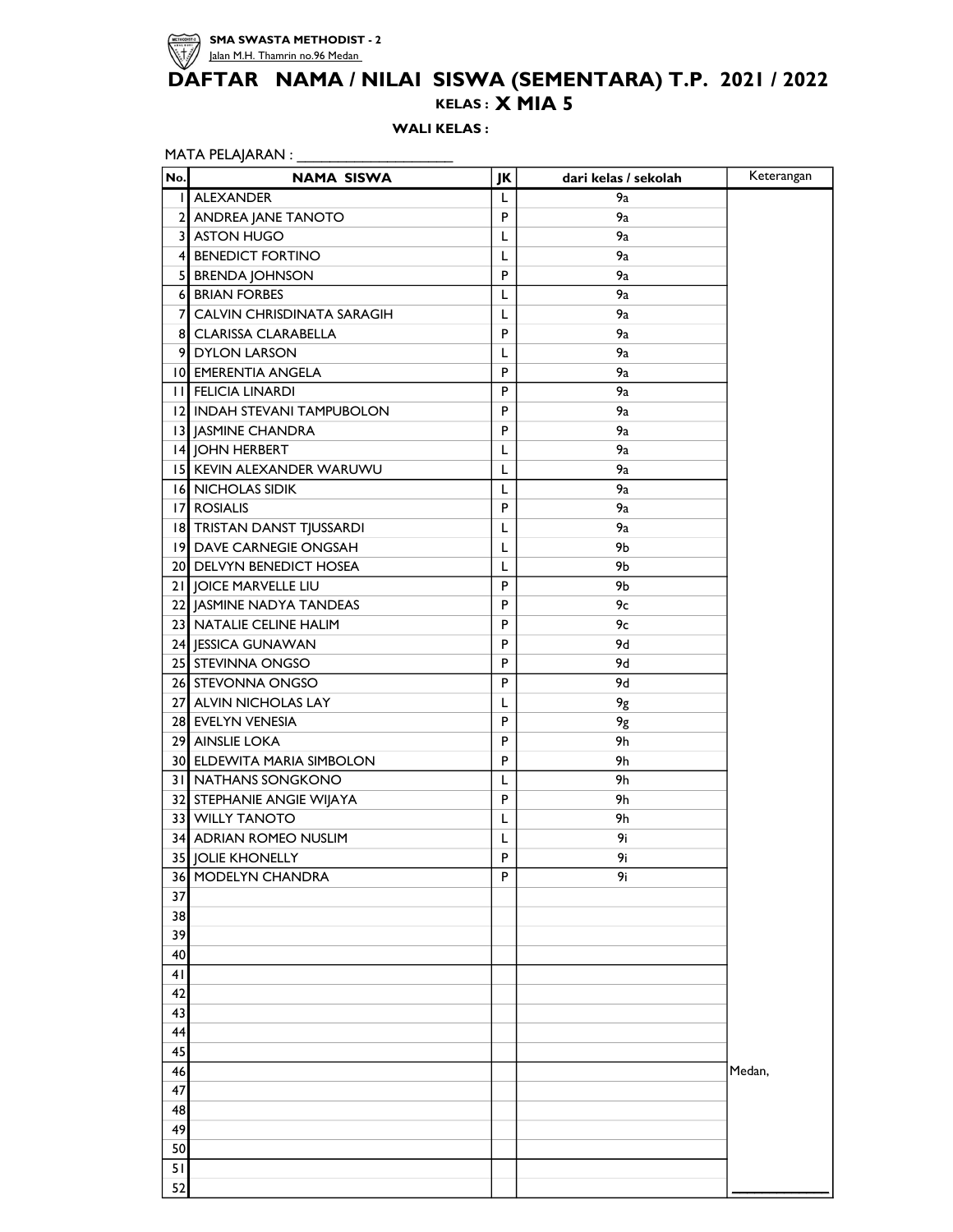

## KELAS : X MIA 6 DAFTAR NAMA / NILAI SISWA (SEMENTARA) T.P. 2021 / 2022

WALI KELAS:

| No. | NAMA SISWA                             | JK | dari kelas / sekolah            | Keterangan |
|-----|----------------------------------------|----|---------------------------------|------------|
|     | FEBRIAN MAEL PRATAMA PURBA             | L  | 9d                              |            |
|     | 2 HUBERT CENDANA                       | L  | 9d                              |            |
| 31  | MICHAEL LIM                            | L  | 9d                              |            |
|     | 4 SALLY PATRICIA HALIM                 | P  | 9d                              |            |
| 51  | ALBERT SIE                             | L  | 9e                              |            |
|     | 6 AUGUST RAFAEL LUMBAN GAOL            | L  | 9e                              |            |
| 7   | <b>CHRISTY FELICIA GABRIELA</b>        | P  | 9e                              |            |
|     | 8 FREDERICO TANIAGO                    | L  | 9e                              |            |
|     | 9 KELLY THE                            | P  | 9e                              |            |
|     | 10 PHILBERT VERNADI                    | L  | 9e                              |            |
|     | <b>II RICHARD JONATHAN</b>             | L  | 9e                              |            |
|     | 12 ROBERTO STEVEN                      | L  | 9e                              |            |
|     | <b>13 SHERRICIA XANDER</b>             | P  | 9e                              |            |
|     | 14 SHERYN JESICCA LEONARD              | P  | 9e                              |            |
|     | <b>15 STEPHANI ANGKASA</b>             | P  | 9e                              |            |
|     | 16 ARTHESA THEODORA AGATA S. BRAHMANA  | P  | 9f                              |            |
|     | <b>17 ERINNE LEZLIE</b>                | P  | 9f                              |            |
|     | <b>18 KEVIN THOMAS</b>                 | L  | 9f                              |            |
|     | 19 MARCELLA CLAUDIA SIMANJUNTAK        | P  | 9f                              |            |
|     | 20 PFIRSCH PRISCILA HANLIMTYO          | P  | 9f                              |            |
|     | 21 CHIENTYA ANGGIE NIVKA BR BARUS      |    | P ISMP Santo Thomas I Medan     |            |
|     | 22 DEAFUKA VALENTINO                   | L  | ISMP Santo Thomas I Medan       |            |
|     | 23 FELIA MONICA AURORA HUTASOIT        |    | P SMP Santo Thomas I Medan      |            |
|     | 24 GODIVA RALIA BR GINTING             | P  | <b>SMP Santo Thomas I Medan</b> |            |
|     | 25 JEREMIA HAMONANGAN LUMBAN TOBING    | L  | SMP Santo Thomas I Medan        |            |
|     | 26 SAM GOKLAS LUMBAN BATU              | L. | SMP Santo Thomas I Medan        |            |
|     | 27 THERESIA MEILIANA SIANIPAR          |    | P SMP Santo Thomas I Medan      |            |
|     | 28 CHRISMAN PANGERAN TOGA BUTAR BUTAR  | L  | SMP ST.YOSEPH PEMUDA            |            |
|     | 29 CHRISTIAN CHANDRA                   | L  | ISMP ST.YOSEPH PEMUDA           |            |
|     | <b>30 DIWA OSCAR BASTHEO SITEPU</b>    |    | P ISMP ST.YOSEPH PEMUDA         |            |
|     | 31 EUNIKE BRENADITA SINULINGGA         | P. | <b>SMP ST. YOSEPH PEMUDA</b>    |            |
|     | 32 GREISYA PRETTY NATALIE MANURUNG     |    | P SMP ST. YOSEPH PEMUDA         |            |
|     | 33 JOAN KATRINE FRANSISKA              |    | P SMP ST. YOSEPH PEMUDA         |            |
|     | 34 JOHANNA FELICIA MARSINTAULI SIAHAAN |    | P SMP ST. YOSEPH PEMUDA         |            |
|     | 35 MICHAEL FERDI HEZKIEL SITUMEANG     | L  | SMP ST.YOSEPH PEMUDA            |            |
|     | 36 STEFANIE TRICIA IVANNA BARUS        | P  | SMP ST.YOSEPH PEMUDA            |            |
| 37  | <b>GRACE SELLA THOMAS</b>              | P  | Wellington Intelligence School  |            |
| 38  |                                        |    |                                 |            |
| 39  |                                        |    |                                 |            |
| 40  |                                        |    |                                 |            |
| 41  |                                        |    |                                 |            |
| 42  |                                        |    |                                 |            |
| 43  |                                        |    |                                 |            |
| 44  |                                        |    |                                 |            |
| 45  |                                        |    |                                 |            |
| 46  |                                        |    |                                 | Medan,     |
| 47  |                                        |    |                                 |            |
| 48  |                                        |    |                                 |            |
| 49  |                                        |    |                                 |            |
| 50  |                                        |    |                                 |            |
| 51  |                                        |    |                                 |            |
| 52  |                                        |    |                                 |            |
|     |                                        |    |                                 |            |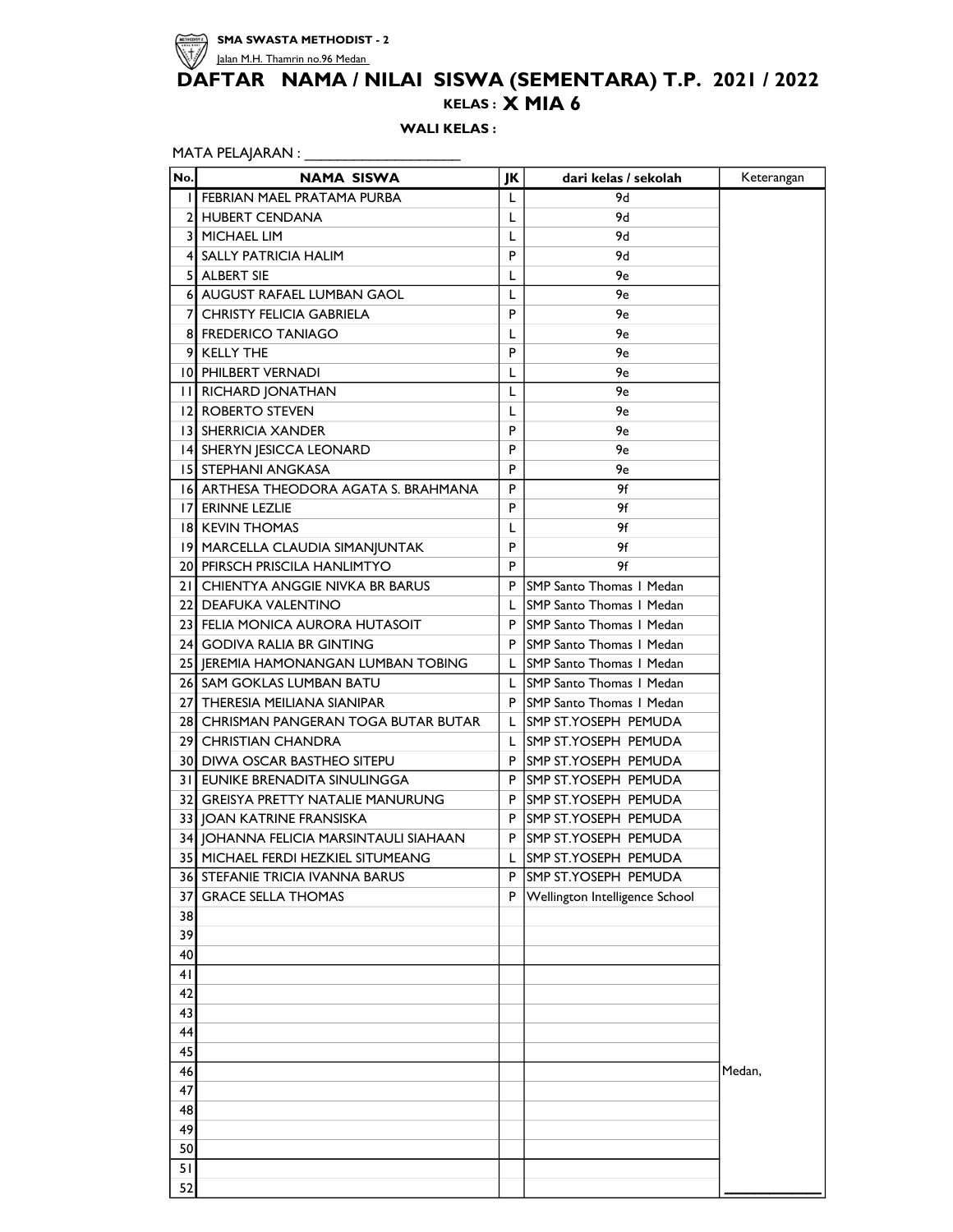

#### KELAS : DAFTAR NAMA / NILAI SISWA (SEMENTARA) T.P. 2021 / 2022 X MIA 7

### WALI KELAS :

MATA PELAJARAN : \_\_\_\_\_\_\_\_\_\_\_\_\_\_\_\_\_\_\_\_\_\_\_\_

| No.            | <b>NAMA SISWA</b>                   | JK | dari kelas / sekolah                | Keterangan |
|----------------|-------------------------------------|----|-------------------------------------|------------|
|                | <b>I</b> AGNES NATALIE              | P  | 9b                                  |            |
| $\overline{2}$ | <b>ANTONIUS TANOTO</b>              | L  | 9b                                  |            |
| 3I             | <b>CHRISTINE INTAN</b>              | P  | 9b                                  |            |
| 41             | KALEB CHAN OBERLIN PURBA            | L  | 9b                                  |            |
| 51             | CHIQUITITA OLIVIA LIRANI BANGUN     | P  | 9с                                  |            |
| 6              | <b>CINDY PATRICIA</b>               | P  | 9c                                  |            |
| 71             | <b>KRISTIAN DAVID HUTAURUK</b>      | L  | 9с                                  |            |
| 81             | PAULUS JOHANNES LAU                 | L  | 9с                                  |            |
| 9              | <b>CATHRYN VILICIA LIM</b>          | P  | 9d                                  |            |
|                | 10 EVELYN FORTUNA LAURENS           | P  | 9d                                  |            |
| Ш              | <b>LEONARDO ANGKASA</b>             | L  | 9d                                  |            |
| 2              | <b>NORBERT WISON</b>                | L  | 9d                                  |            |
|                | 13 CLARA ALEXIS COULINCIA           | P  | 9g                                  |            |
|                | 14 CLAUDIA ANDIKA                   | P  | 9g                                  |            |
|                | <b>15 DANIEL EVAN RUSLI</b>         | L  | 9g                                  |            |
|                | <b>16 KATHERINE OLIVIA HARTANTO</b> | P  | 9g                                  |            |
|                | 17 EVAN WIJAYA                      | L  | 9i                                  |            |
|                | 18 JONATHAN                         |    | 9i                                  |            |
|                | 19 MICHELLE PRISILIA                | P  | 9i                                  |            |
|                | <b>20 VINORRY HALIM</b>             | P  | 9i                                  |            |
|                | 21 ZEXCO OWEN GOZALI                | L  | 9i                                  |            |
|                | 22 KENNETH EZRA FRANCELLO WALUYA    | L  | Bintang mulia Home schooling        |            |
|                | 23 HENOKH MICHAEL YOSAVIA PURBA     | L  | <b>SMP CHARLES WESLY</b>            |            |
|                | 24 JOHANNES WALLACE A. RAMBE PURBA  | L  | SMP Kalam Kudus 2 Medan             |            |
|                | 25 NINDY BUNGA EVELYN SIPAYUNG      |    | P   SMP Negeri   Medan              |            |
|                | 26 WILLSEN GRANDY KURNIAWAN         | L. | <b>ISMP NOBLE</b>                   |            |
|                | 27 YOSUA BENJAMIN HAPOSAN SINAGA    | L. | SMP Panardi Yuana Bakti Pondok Gede |            |
|                | 28 STEPHANIE AGNES CLAUDIA NASUTION |    | P SMP Putri Cahaya                  |            |
|                | 29 PRISCILIA PUTRI SITOMPUL         | P  | SMP SPK Singapore School Medan      |            |
|                | 30 CLARA OTTO WONGSODINATA          | P  | SMP Sukma Bangsa Bireuen            |            |
|                | 31 GITA GLORIA OLIVIA PANJAITAN     | P  | SMP SWASTA BATARI POLONIA MEDAN     |            |
| 32 I           | EZRA ZOVANDA SIADARI                | L  | SMP SwastaYosef Arnoldi             |            |
|                | 33] NI ASWIKA                       | P  | SMP Tunas Karya                     |            |
|                | 34 A.BALINA MELICYANO KETAREN       | P  | SMPN   Medan                        |            |
|                | <b>35 ALLELUIS SINAGA</b>           |    | UPT SMP NEGERI I MEDAN              |            |
| 36             | YOSIA RAFAEL SITORUS                |    | UPT SMP NEGERI I MEDAN              |            |
| 37             |                                     |    |                                     |            |
| 38             |                                     |    |                                     |            |
| 39             |                                     |    |                                     |            |
| 40             |                                     |    |                                     |            |
| 41             |                                     |    |                                     |            |
| 42             |                                     |    |                                     |            |
| 43             |                                     |    |                                     |            |
| 44             |                                     |    |                                     |            |
| 45             |                                     |    |                                     |            |
| 46             |                                     |    |                                     | Medan,     |
| 47             |                                     |    |                                     |            |
| 48             |                                     |    |                                     |            |
| 49             |                                     |    |                                     |            |
| 50             |                                     |    |                                     |            |
| 51             |                                     |    |                                     |            |
| 52             |                                     |    |                                     |            |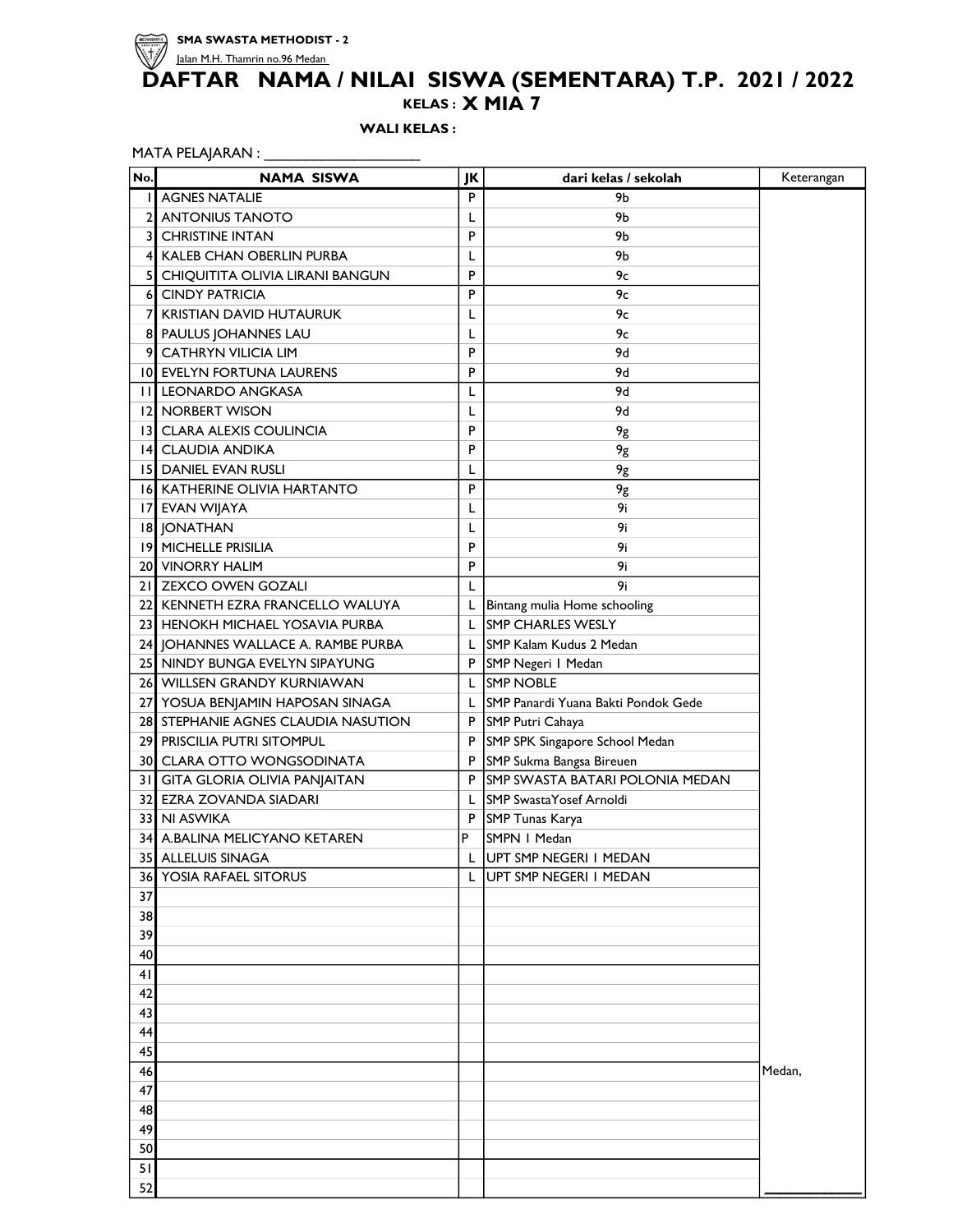

KELAS : X MIA 8

WALI KELAS :

| No. | <b>NAMA SISWA</b>                        | JK | dari kelas / sekolah                   | Keterangan |
|-----|------------------------------------------|----|----------------------------------------|------------|
|     | I EBEN HAEZER MANURUNG                   | L  | 9d                                     |            |
|     | 2 FRANSISCO LIYANTO                      | L  | 9d                                     |            |
|     | 3 GILBERT THEODORIC                      | L  | 9d                                     |            |
|     | <b>4 BELVA MACHI YANG</b>                | P  | 9f                                     |            |
| 5   | IVORY ANGEL                              | P  | 9f                                     |            |
|     | 6 JESSIE                                 | P  | 9f                                     |            |
|     | 7 JOVIN ANDREANE                         | L  | 9f                                     |            |
|     | 8 VALERIE                                | P  | 9f                                     |            |
|     | 9 ANGELICA AURELIA WIJAYA                | P  | 9g                                     |            |
|     | 10 GRAMICA SUBARJAN                      | P  | 9g                                     |            |
|     | <b>II JUAN FREDERIC CENDANA</b>          | L  | 9g                                     |            |
|     | 12 RASANJIT KAUR                         | P  | 9g                                     |            |
|     | 13 ANGELA NOVETA LEVENTINE. B            | P  | 9h                                     |            |
|     | 14 CHRISTOPHER SUSANTO                   | L  | 9h                                     |            |
|     | <b>15 CHRISTOVAS THERON</b>              | L  | 9h                                     |            |
|     | 16 JONATHAN                              | L  | 9h                                     |            |
|     | <b>17 SHARYN DEVINA</b>                  | P  | 9h                                     |            |
|     | <b>18 INGRID CHRISTY TAMPUBOLON</b>      | P  | <b>SMP BUDI MURNI I MEDAN</b>          |            |
|     | 19 EDWARD CHRISNA PRAYATNA G             | L  | <b>SMP BUDI MURNI 2 MEDAN</b>          |            |
|     | 20 RISCAN BR TORUS                       |    | P SMP BUDI MURNI 2 MEDAN               |            |
|     | 21 BRENDA CHIAVIDA                       | L  | <b>SMP BUDI MURNI 3 MEDAN</b>          |            |
|     | 22 CLARISSA AGATHA HASIANNA              | P. | <b>SMP BUDI MURNI 3 MEDAN</b>          |            |
|     | 23 EDWARD PANGERAN                       | L  | <b>SMP BUDI MURNI 3 MEDAN</b>          |            |
|     | 24 JAYA EFRATA                           | L  | <b>SMP BUDI MURNI 3 MEDAN</b>          |            |
|     | 25 KEZIA RUSLAN                          | P  | <b>SMP BUDI MURNI 3 MEDAN</b>          |            |
|     | 26 MEISY ANGEL CAROLINE GINTING          | P  | <b>SMP BUDI MURNI 3 MEDAN</b>          |            |
|     | 27 RIRIN ELCHA JULAND SAMOSIR            | P  | <b>SMP BUDI MURNI 3 MEDAN</b>          |            |
|     | 28 CLARISA GIOVANI GINTING               | P  | <b>SMP SANTA MARIA</b>                 |            |
|     | 29 JOSHE PHILIPO S.SIMBOLON              | L  | ISMP SANTA MARIA                       |            |
|     | 30 KLARISSA DYTA SILABAN                 | P  | <b>SMP SANTA MARIA</b>                 |            |
|     | 31 SAMUEL KEVIN SINABARIBA               | L  | <b>ISMP SANTA MARIA</b>                |            |
|     | 32 FERNANDES MARKUS HAMONANGAN SITUMEANG |    | L SMP Santo Tarcisius Dumai            |            |
|     | 33 ANDREW ADIPUTRA SIHOMBING             |    | L SMP Swasta Katolik Tri Sakti I Medan |            |
|     | <b>34 FELIX TONGAM MANALU</b>            | L. | SMP Swasta Katolik Tri Sakti I Medan   |            |
|     | 35 JOKYA ZOLA WIJAYA SAMOSIR             | P  | SMP Swasta Katolik Tri Sakti I Medan   |            |
|     | <b>36 LILITT ORDIARA BR REGAR</b>        | P  | SMP Swasta Katolik Tri Sakti I Medan   |            |
| 37  | NICHOLAS PANGIHUTAN ADVENTRI SIMANJUNTAK | L  | SMP Swasta Katolik Tri Sakti I Medan   |            |
| 38  | CHERYL NETHANIA SIJABAT                  | P  | ISMP SWASTA RK BINTANG TIMUR           |            |
| 39  |                                          |    |                                        |            |
| 40  |                                          |    |                                        |            |
| 41  |                                          |    |                                        |            |
| 42  |                                          |    |                                        |            |
| 43  |                                          |    |                                        |            |
| 44  |                                          |    |                                        |            |
| 45  |                                          |    |                                        |            |
| 46  |                                          |    |                                        | Medan,     |
| 47  |                                          |    |                                        |            |
| 48  |                                          |    |                                        |            |
| 49  |                                          |    |                                        |            |
| 50  |                                          |    |                                        |            |
| 51  |                                          |    |                                        |            |
| 52  |                                          |    |                                        |            |
|     |                                          |    |                                        |            |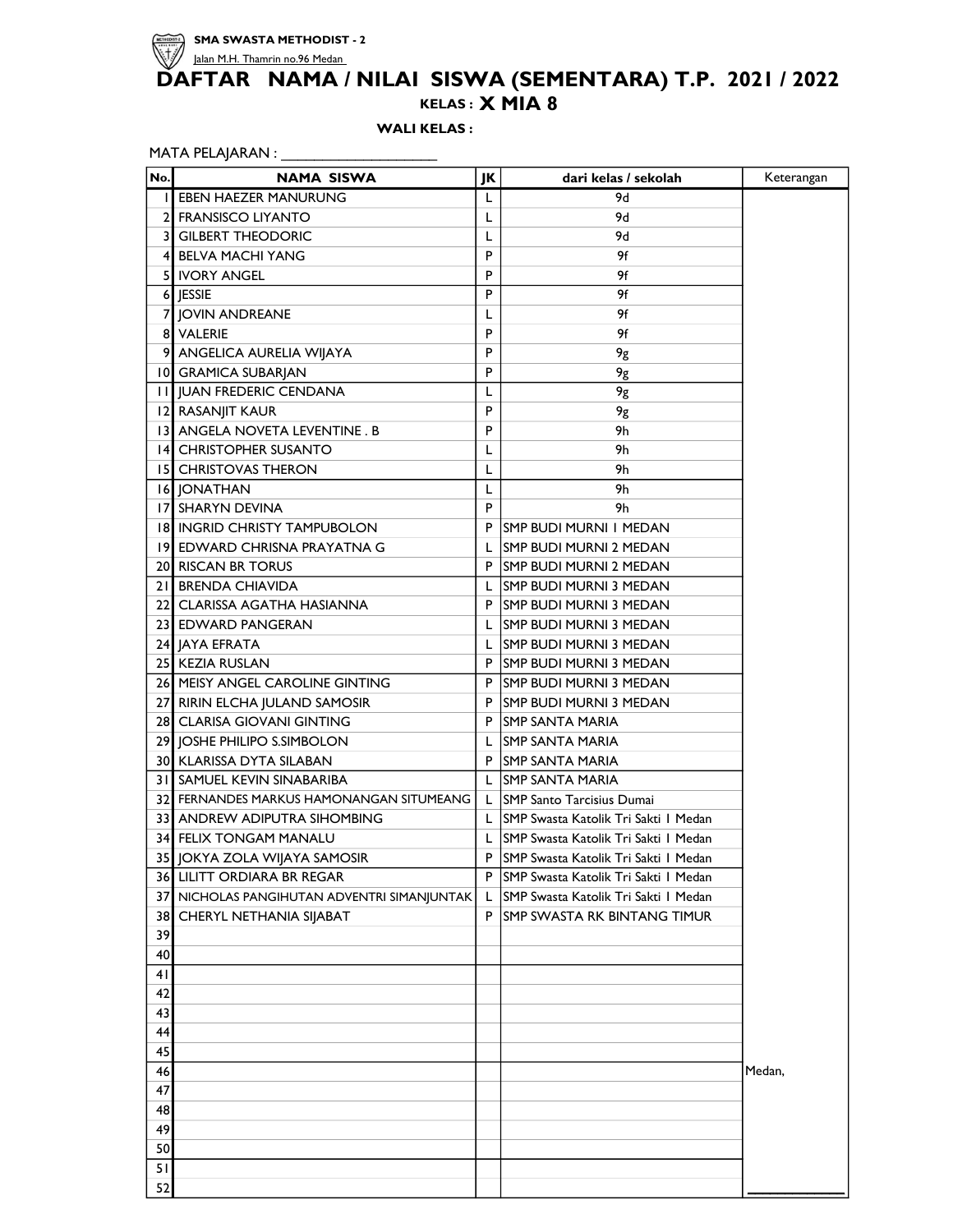

#### KELAS : DAFTAR NAMA / NILAI SISWA (SEMENTARA) T.P. 2021 / 2022 X MIA 9

WALI KELAS :

| MATA PELAJARAN : |  |  |
|------------------|--|--|
|------------------|--|--|

| No. | <b>NAMA SISWA</b>                   | JK | dari kelas / sekolah            | Keterangan |
|-----|-------------------------------------|----|---------------------------------|------------|
| Ш   | ADELIA MARIA SIBARANI               | P  | 9b                              |            |
| 21  | <b>ALEXANDER AUDREY</b>             | L  | 9b                              |            |
|     | <b>3 DANIEL PANGGABEAN</b>          | L  | 9b                              |            |
|     | 4 ELAINE ROSALIND TOH               | P  | 9b                              |            |
|     | 5 EVELYN                            | P  | 9b                              |            |
|     | <b>6 FEBY FLORENCE HUTASOIT</b>     | P  | 9b                              |            |
|     | 7 GILBERT TIMOTHY WIJAYA            | L  | 9b                              |            |
|     | 8 JAXINE AZALIA                     | P  | 9b                              |            |
|     | 9 JAYCENT HUSIM                     | L  | 9Ь                              |            |
|     | 10 JESSLYN ALVINA                   | P  | 9b                              |            |
|     | <b>II JOVITA AZALIA</b>             | P  | 9b                              |            |
|     | 12 KARTIKA ULI SITORUS              | P  | 9b                              |            |
|     | 13 MICHELLE KOSUMO                  | P  | 9b                              |            |
|     | 14 OWEN KHOO                        | L  | 9b                              |            |
|     | 15 RIVALDO HASUDUNGAN HUTAURUK      | L  | 9b                              |            |
|     | 16 SANTO PASKA SIRINGORINGO         | L  | 9b                              |            |
|     | 17 ZOYA MASYA CECILIA SITORUS       | P  | 9b                              |            |
|     | <b>18 EDBERT</b>                    | L  | 9d                              |            |
|     | 19 EUGENIA FELICIA                  | P  | 9d                              |            |
|     | 20 IRENE ANG                        | P  | 9d                              |            |
|     | 21 JOHN MALVIN RUSLIM               | L  | 9d                              |            |
|     | 22 JUSTIN LIEPANGI                  | L  | 9d                              |            |
|     | 23 MEGAN SALIM                      | P  | 9d                              |            |
|     | 24 PARAPAT, JEREMY ADRIAN THEODORUS | L  | 9d                              |            |
|     | 25 AGNES JELITA SIMBOLON            | P  | Lentera Harapan Medan           |            |
|     | 26 NURHAYATI KATRIN SIHOMBING       | P  | Lentera Harapan Medan           |            |
|     | 27 DELLA NATALY SIAGIAN             | P  | <b>SMP CINTA BUDAYA</b>         |            |
|     | 28 IVANA NATANIA BUTAR-BUTAR        | P  | <b>SMP CINTA BUDAYA</b>         |            |
|     | 29 PETER CRIST SILALAHI             | L  | <b>SMP CINTA BUDAYA</b>         |            |
|     | 30 FILBERT                          | L  | SMP Husni Thamrin Medan         |            |
|     | 31 GRACIAS THEOPHILUS SIMBOLON      |    | P SMP Kalam Kudus 2 Medan       |            |
|     | 32 ABRAHAM HASIANSON AB ARUAN       | L  | <b>SMP KRISTEN KALAM KUDUS</b>  |            |
|     | 33 JASON IRAWAN                     | L  | <b>ISMP KRISTEN KALAM KUDUS</b> |            |
|     | 34 FELYATRA YAPENISA SERUI          | P  | <b>SMP NEGERI 2 MEDAN</b>       |            |
|     | 35 ANDREAS MENDROFA                 |    | SMP PARULIAN - I MEDAN          |            |
| 36  | NEOVANDRO MARGANDA SIMANJUNTAK      | L  | SMP SWASTA BUDHI DHARMA BALIGE  |            |
| 37  | <b>DECLAN TOBING</b>                | L  | SMPN I TEBING TINGGI            |            |
| 38  |                                     |    |                                 |            |
| 39  |                                     |    |                                 |            |
| 40  |                                     |    |                                 |            |
| 41  |                                     |    |                                 |            |
| 42  |                                     |    |                                 |            |
| 43  |                                     |    |                                 |            |
| 44  |                                     |    |                                 |            |
| 45  |                                     |    |                                 |            |
| 46  |                                     |    |                                 | Medan,     |
| 47  |                                     |    |                                 |            |
| 48  |                                     |    |                                 |            |
| 49  |                                     |    |                                 |            |
| 50  |                                     |    |                                 |            |
| 51  |                                     |    |                                 |            |
| 52  |                                     |    |                                 |            |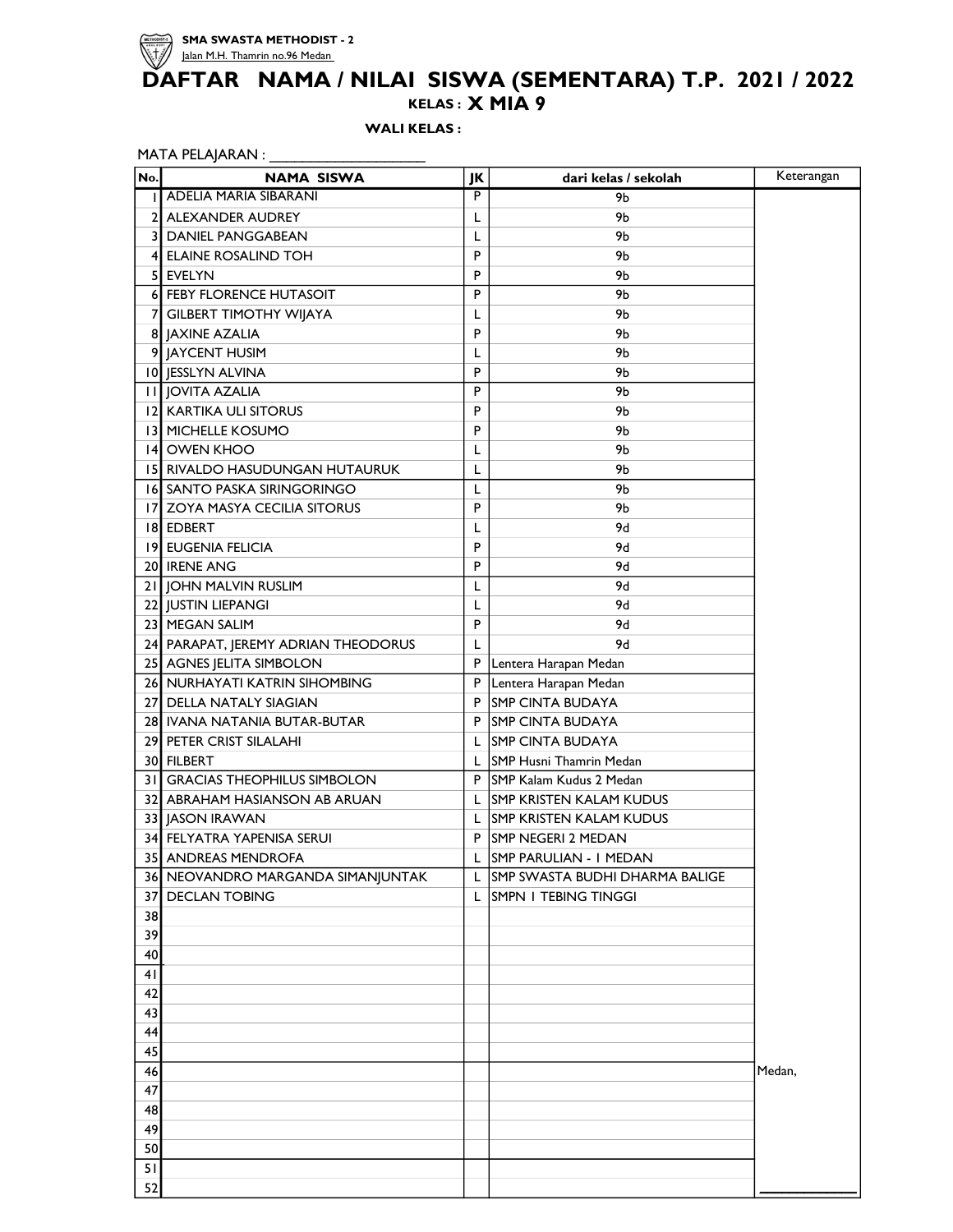

### KELAS : X MIA 10

WALI KELAS :

## MATA PELAJARAN : \_\_\_\_\_\_\_\_\_\_\_\_\_\_\_\_\_\_\_\_\_\_\_\_\_

| No. | <b>NAMA SISWA</b>                      | JK | dari kelas / sekolah                         | Keterangan |
|-----|----------------------------------------|----|----------------------------------------------|------------|
|     | <b>GILBERT HEINTZEN</b>                | L  | 9Ь                                           |            |
|     | 2 IODY HENDRIAN                        | L  | 9b                                           |            |
|     | 3 JONATHAN HARRY SUSANTO               | L  | 9b                                           |            |
|     | 4 JOVIAN CHANDRA                       | L  | 9b                                           |            |
|     | 5 JUSWIANA                             | P  | 9b                                           |            |
|     | 6 RICKY ARMANDO VIYANG                 | L  | 9b                                           |            |
|     | 7 RODERICK                             | L  | 9b                                           |            |
|     | <b>8 ALDRINE YIVALDO</b>               | L  | 9e                                           |            |
|     | 9 CHRISTINA LOEI                       | P  | 9e                                           |            |
|     | 10 DIMITRI KYLE CHANDRA                | L  | 9e                                           |            |
|     | <b>III EDWARD NARTO</b>                | L  | 9e                                           |            |
|     | 12 ELENA SITUMORANG                    | P  | 9e                                           |            |
|     | 13 EL-GOLDA TRIASI FLODESA LBN TORUAN  | P  | 9e                                           |            |
|     | 14 FELIX JEREMY KHASINA PASARIBU       | L  | 9e                                           |            |
|     | <b>15 FREYNT BEZALEL GINTING</b>       | L  | 9e                                           |            |
|     | 16 GIOVANIE TANDIONO                   | P  | 9e                                           |            |
|     | 17 HOWARD RICHMOND                     | L  | 9e                                           |            |
|     | 18 IRENE EVRAEM PANGGABEAN             | P  | 9e                                           |            |
|     | 19 OWEN FELIXCIANO                     | L  | 9e                                           |            |
|     | 20 VALENCIA CALLISTAN                  | P  | 9e                                           |            |
|     | 21 YOSEFIN ANGELIN SIAHAAN             | P  | 9e                                           |            |
|     | 22 DIANI KAROLINA SITOPU               | P  | <b>ISMP CINTA KASIH</b>                      |            |
|     | 23 MICHAEL DAVINCI SINURAT             | L  | <b>SMP GLOBAL PRIMA NATIONAL PLUS SCHOOL</b> |            |
|     | 24 ALFREDO JACKAZRA MARKUS NAPITUPULU  | L  | ISMP HKBP SIDORAME                           |            |
|     | 25 JENIA CELOSE PURBA                  | P  | <b>SMP</b> Santo Thomas 4                    |            |
|     | 26 KEVIN NATHANAEL SAHALA MARPAUNG     | L  | <b>SMP</b> Santo Thomas 4                    |            |
|     | 27 ANGELICA PERBINA GINTING            | P  | <b>SMP ST IGNASIUS MEDAN</b>                 |            |
|     | 28 DYVIA IAQUINTA BR SINULINGGA        | P  | <b>SMP ST IGNASIUS MEDAN</b>                 |            |
|     | 29 MARGARETHA DJANIUS NDONA            | P  | <b>SMP ST IGNASIUS MEDAN</b>                 |            |
|     | <b>30 RACHEL EXAUDI PUTRI TAMBUNAN</b> | P  | <b>SMP ST IGNASIUS MEDAN</b>                 |            |
|     | 31 LOUIS SEBASTIAN FERNANDEZ           | L  | <b>SMP SWASTA HKBP AMBARITA</b>              |            |
|     | 32 GHERHARD GHERGHI SEMBIRING          | L  | SMP Swasta Masehi Berastagi                  |            |
|     | 33 ADITHYA P SINULINGGA                | L  | <b>SMPN I BERASTAGI</b>                      |            |
|     | 34 NARO GABRIEL SOTARDUGA PASARIBU     | L  | SMPN   Kab.Sorong                            |            |
|     | <b>35 DAMENIA TESALONIKA MALAU</b>     | P  | SMPN 3 Percut Sei Tuan                       |            |
|     | 36 NOVITA KURNIASIH SIBURIAN           | P  | <b>SMPN 6 TORGAMBA</b>                       |            |
| 37  | YOHANA VALERIEN MIRACLE BR PANJAITAN   | P  | SMP GLOBAL PRIMA NATIONAL PLUS SCHOOL        |            |
| 38  |                                        |    |                                              |            |
| 39  |                                        |    |                                              |            |
| 40  |                                        |    |                                              |            |
| 41  |                                        |    |                                              |            |
| 42  |                                        |    |                                              |            |
| 43  |                                        |    |                                              |            |
| 44  |                                        |    |                                              |            |
| 45  |                                        |    |                                              |            |
| 46  |                                        |    |                                              | Medan,     |
| 47  |                                        |    |                                              |            |
| 48  |                                        |    |                                              |            |
| 49  |                                        |    |                                              |            |
| 50  |                                        |    |                                              |            |
| 51  |                                        |    |                                              |            |
| 52  |                                        |    |                                              |            |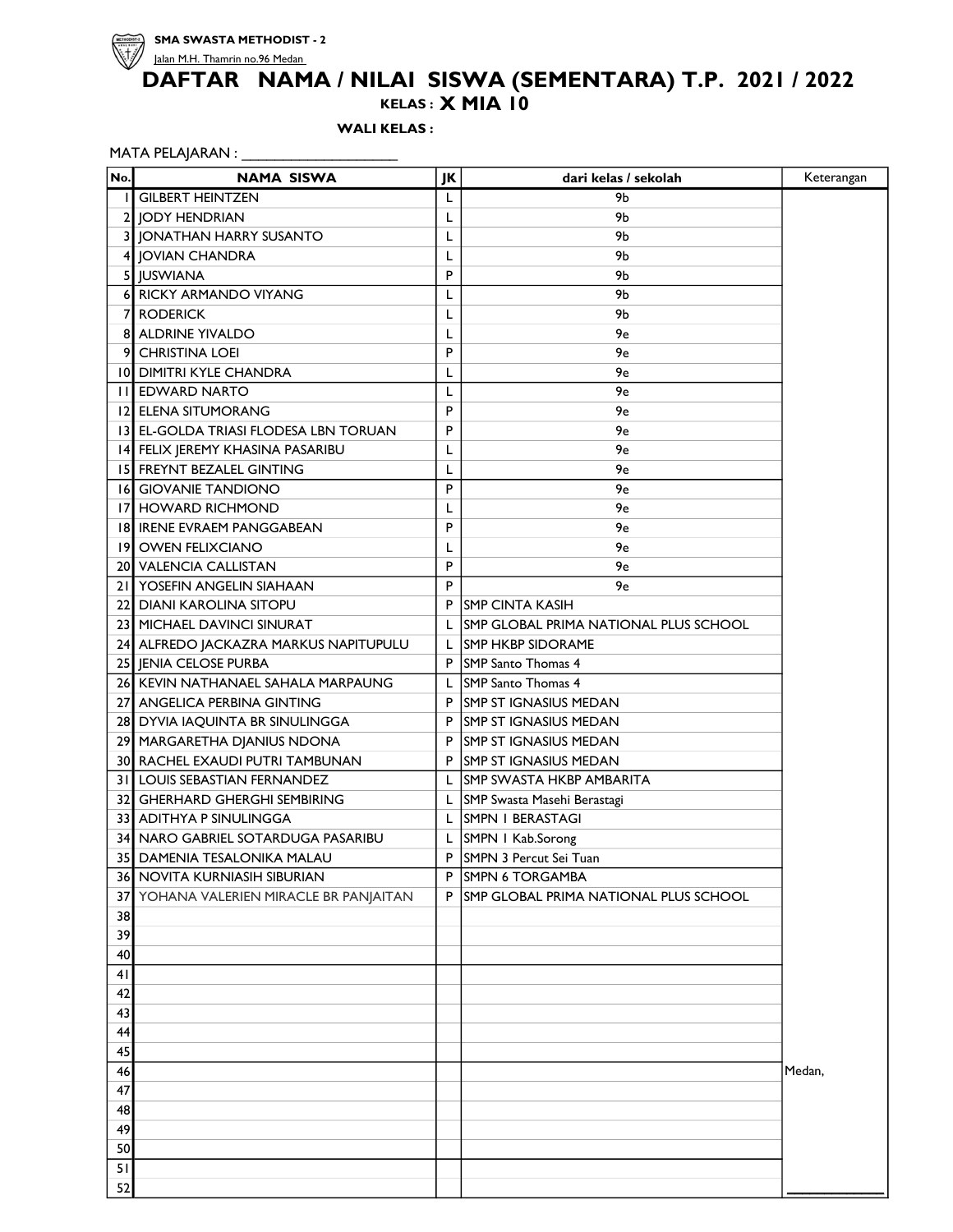

## KELAS : X MIA 11 DAFTAR NAMA / NILAI SISWA (SEMENTARA) T.P. 2021 / 2022

WALI KELAS:

| No. | <b>NAMA SISWA</b>                      | JΚ | dari kelas / sekolah       | Keterangan |
|-----|----------------------------------------|----|----------------------------|------------|
| L   | ALDI VALENTINO SIAGIAN                 | L  | $9c$                       |            |
|     | 2 ALDO RIDO RAJA ULI PURBA             | L  | 9с                         |            |
|     | <b>3 ELIZABETH KRISTY</b>              | P  | 9с                         |            |
|     | 4 ENRIQUE LIKO                         | L  | 9с                         |            |
| 5   | <b>KATHLEEN ALYSA</b>                  | P  | 9с                         |            |
|     | 6 KEVIN GARCIA                         | L  | 9c                         |            |
| 7   | MUTIARA SEREVIA ROSENTA                | P  | 9с                         |            |
|     | <b>8 NICHOLAS</b>                      | L  | 9с                         |            |
| 9   | <b>OEDIA RUTH VANIA</b>                | P  | 9с                         |            |
|     | 10 SAMUEL STEVEN SIMANJUNTAK           | L  | 9с                         |            |
|     | <b>II VANDELGO SURYA WIJAYA</b>        | L  | 9с                         |            |
|     | 12 CANNY JACKSON SITANGGANG            | L  | 9d                         |            |
|     | 13 CHARREN CHEEMBBERLYN SIAGIAN        | P  | 9d                         |            |
|     | <b>14 GILBERT NATHANIEL</b>            | L  | 9d                         |            |
|     | 15 JILLIAN ALEXIS YONATA               | P  | 9d                         |            |
|     | <b>16 JOLINE ANGELA</b>                | P  | 9d                         |            |
|     | 17 SABRINA ANGELY CITRA                | P  | 9d                         |            |
|     | 18 BRYAN ZHENG                         | L  | 9f                         |            |
|     | 19 DARFORD LIENEKEN                    | L  | 9f                         |            |
|     | <b>20 FREDRICK XAVERIUS</b>            | L  | 9f                         |            |
|     | 21 MATTHEW S. MANGARA TUA LUBIS        | L  | 9f                         |            |
|     | 22 NICHOLAS                            | L  | 9f                         |            |
|     | 23 NICHOLAS GAMALIEL M.                | L  | 9f                         |            |
|     | 24 FELIX ANDIKA                        | L  | 9g                         |            |
|     | 25 VIONA ANATASYA BARUS                | P  | SMP Negeri I Bangun Purba  |            |
|     | 26 GERALD YEHUDA FADOLI SIMBOLON       | L  | SMP Negeri I Bilah Hulu    |            |
|     | 27] ZENO SAMORUDU TELAUMBANUA          | L  | SMP Negeri I Gunungsitoli  |            |
|     | 28 DARRYN MARGARETH BELTHAM            | P  | SMP Negeri   Langsa        |            |
|     | 291 GLORIA VERONIKA SIMANULLANG        | P  | SMP Negeri I Lintongnihuta |            |
|     | 30 EDWARD CHRISNA PRAYANTA GINTING     | L  | SMP NEGERI 10 MEDAN        |            |
|     | <b>31 SAMUEL OSCAR SILABAN</b>         | L  | SMP NEGERI 23 MEDAN        |            |
|     | 32 RISKA SITUNGKIR                     | P  | SMP Negeri 3 Dolok Masihul |            |
|     | 33 ASTRID HELENA SIMANJUNTAK           | P  | <b>SMP NEGERI 3 MEDAN</b>  |            |
|     | 34 GABRIELLA FEBRIANTY SIHOMBING       | P  | ISMP NEGERI 3 MEDAN        |            |
|     | 35 GEMING CASE GEMMINTANG ULINA SIHITE | P  | SMP NEGERI 3 MEDAN         |            |
|     | 36 KATHERINE LIDYA YOHANNA HUTAPEA     |    | P SMP NEGERI 3 MEDAN       |            |
| 37  | <b>STEVEN MARBUN</b>                   | L  | SMP NEGERI 3 TELUK PANJI   |            |
| 38  |                                        |    |                            |            |
| 39  |                                        |    |                            |            |
| 40  |                                        |    |                            |            |
| 41  |                                        |    |                            |            |
| 42  |                                        |    |                            |            |
| 43  |                                        |    |                            |            |
| 44  |                                        |    |                            |            |
| 45  |                                        |    |                            |            |
| 46  |                                        |    |                            | Medan,     |
| 47  |                                        |    |                            |            |
| 48  |                                        |    |                            |            |
| 49  |                                        |    |                            |            |
| 50  |                                        |    |                            |            |
| 51  |                                        |    |                            |            |
| 52  |                                        |    |                            |            |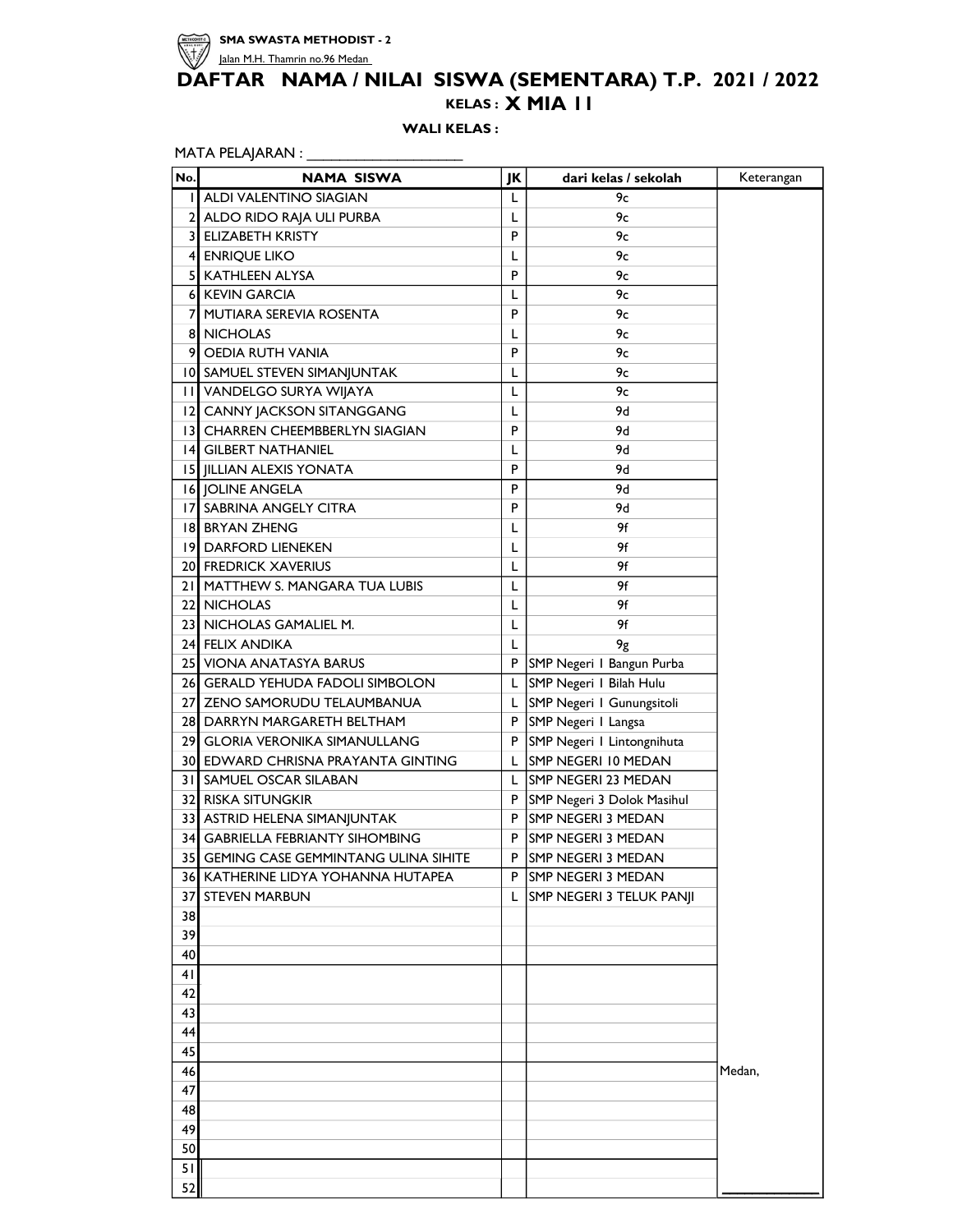

KELAS : X IIS 1

WALI KELAS :

| MATA PELAJARAN: |  |
|-----------------|--|
|                 |  |

| No.          | NAMA SISWA                          | JK        | dari kelas / sekolah                 | Keterangan |
|--------------|-------------------------------------|-----------|--------------------------------------|------------|
|              | I SHEENA FLORENCE NATALIA SEMBIRING | P         | 9а                                   |            |
| $\mathbf{2}$ | l ETHAN ELSA                        | P         | 9Ь                                   |            |
|              | 3 FELISSE LAUREND UJAYA             | P         | 9b                                   |            |
|              | 4 GILBERT TIMOTHY WIJAYA            | L         | 9b                                   |            |
| 5            | <b>MARGARET HUANG</b>               | P         | 9Ь                                   |            |
|              | 6 RICHARD AUDRIC THAMRIN            | L         | 9b                                   |            |
| 7            | <b>SEBASTIAN CUNN TANADI</b>        | L         | 9b                                   |            |
|              | <b>8 FELICIA KARIN</b>              | P         | 9d                                   |            |
|              | 9 IMELDA YOHANNES                   | P         | 9d                                   |            |
|              | <b>10 JEVI SAMIN</b>                | L         | 9d                                   |            |
|              | <b>II NATASYA GERARDY</b>           | P         | 9d                                   |            |
|              | 12 PHILIP MANTOVA SEMBIRING         | L         | 9d                                   |            |
|              | 13 RICHCASTOVA HENDERSON CHANAKA    | L         | 9d                                   |            |
|              | 14 SIERRA ANGGA                     | P         | 9d                                   |            |
|              | 15 ALEC ALBERT WIJAYA               | L         | 9i                                   |            |
|              | <b>16 CINDY CHANDRA</b>             | P         | 9i                                   |            |
|              | 17 NEVILLE GARRICK                  | L         | 9i                                   |            |
|              | <b>18 RICHARD SACHIO</b>            | L         | 9i                                   |            |
|              | 19 RIO SUSANTO                      | L         | 9i                                   |            |
|              | 20 SELLY MARLIN                     | P         | 9i                                   |            |
|              | 21 SERVAN FERNANDO ZALUKHU          | L         | 9i                                   |            |
|              | 22 TINA LUMINA                      | P         | 9i                                   |            |
|              | 23 VELVELYVIA VENT KHOLISH          | P         | 9i                                   |            |
|              | 24 VINCENT SEBASTIAN JANSEN         | L         | 9i                                   |            |
|              | 25 VINDY ALDORA                     | P         | 9i                                   |            |
|              | 26 WESLEY LEANDRA                   | L         | 9i                                   |            |
|              | 27 WINNER PARDOSI                   | L         | 9i                                   |            |
|              | 28 STEFANY SANTANIA PURBA           | P         | SMP Budi Murni 3                     |            |
|              | 29 GRACE ANGEL LIE                  | P         | ISMP METHODIST - 3                   |            |
|              | 30  VALYNN AUDRISDIORA TAN          | P         | <b>SMP METHODIST - 3</b>             |            |
|              | 31 CHELSEY EVANGELINA               | P         | <b>SMP Methodist 5</b>               |            |
|              | 32 VERIN SANT                       | P         | <b>SMP Methodist 6 Medan</b>         |            |
|              | 33 ANTHONY FELIM                    | L         | SMP Methodist Jakarta                |            |
|              | 34 FELICIA ALDAMA                   | P         | SMP Methodist Kabanjahe              |            |
|              | 35 LULUANTA JUWITA PATRICIA SITORUS | ${\sf P}$ | SMP Methodist Pelita Kasih           |            |
|              | 36 JOSCHKA SANPOETRA KHEISYN        | L         | <b>SMP Methodist-11</b>              |            |
|              | 37 GINDO MARCHELINO SIBARANI        | L         | SMP Negeri 7 Medan                   |            |
|              | 38 YOHANA GABRIELA SAGALA           | P         | <b>SMP PUTRI CAHAYA</b>              |            |
|              | 39 CONNY GRACIA KEYRIANAYA HARIANJA | P         | SMP Swasta Batari Polonia Medan      |            |
|              | 40 ABRAM WILLIAM H. SIMATUPANG      | L         | SMP Swasta Katolik Tri Sakti I Medan |            |
| 4 I I        | IVANNA CLAUDYA ESRA PANJAITAN       | P         | SMP Swasta Katolik Tri Sakti I Medan |            |
| 42           | THERESIA NOVITA PAKPAHAN            | P         | SMP Swasta Putri Cahaya              |            |
| 43           |                                     |           |                                      |            |
| 44           |                                     |           |                                      |            |
| 45           |                                     |           |                                      |            |
| 46           |                                     |           |                                      | Medan,     |
|              |                                     |           |                                      |            |
| 47           |                                     |           |                                      |            |
| 48           |                                     |           |                                      |            |
| 49           |                                     |           |                                      |            |
| 50           |                                     |           |                                      |            |
| 51           |                                     |           |                                      |            |
| 52           |                                     |           |                                      |            |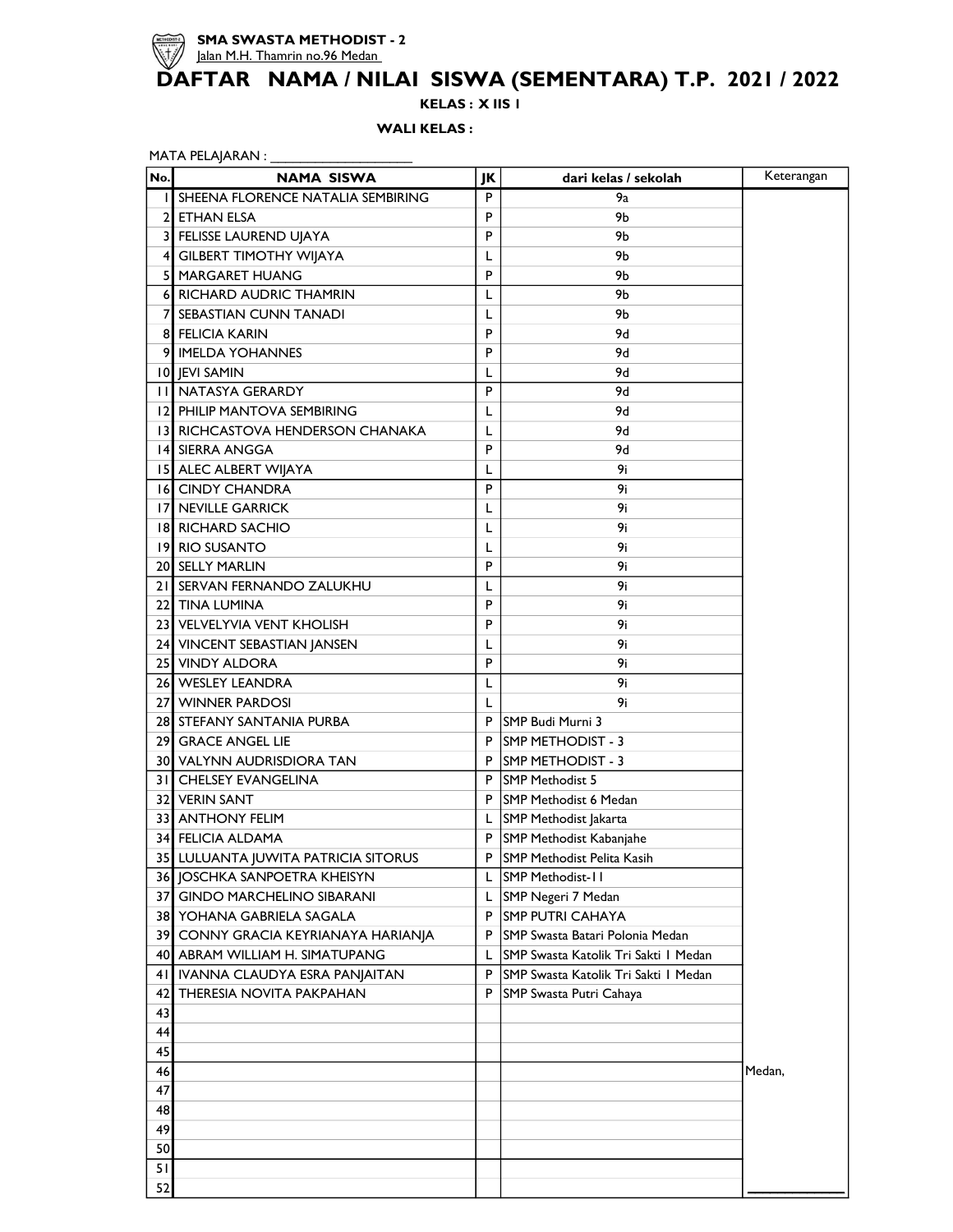

## KELAS : X IIS 2 DAFTAR NAMA / NILAI SISWA (SEMENTARA) T.P. 2021 / 2022

WALI KELAS :

| No. | <b>NAMA SISWA</b>                   | JK | dari kelas / sekolah       | Keterangan |
|-----|-------------------------------------|----|----------------------------|------------|
|     | <b>I AXEL FERNANDO</b>              | L  | 9с                         |            |
|     | 2 DERREN ALESSANDRO                 | L  | 9с                         |            |
|     | <b>3 DEVLIN ALVIERO</b>             | L  | 9с                         |            |
|     | 4 ELISABETH ROMAITO PANGARIBUAN     | P  | 9с                         |            |
|     | 5 FLORENCIA TANIAGO                 | P  | 9с                         |            |
|     | 6 JOICELYN GUNADI                   | P  | 9с                         |            |
|     | 7 MITCHELL MEIVELIANNY              | P  | 9с                         |            |
|     | 8 TIFFARA NATANIA ELGA SIMANJUNTAK  | P  | 9с                         |            |
|     | 9 ALDRICH KHONG                     | L  | 9e                         |            |
|     | 10 CHRISTABEL PHOEBE SUSANTO        | P  | 9e                         |            |
|     | <b>II FIONA KEITH</b>               | P  | 9e                         |            |
|     | 12 FIORENZA GOLEO                   | P  | 9e                         |            |
|     | 13 JUSTIN SUNARDY                   | L  | 9e                         |            |
|     | 14 MAXWELL CHANG                    | L  | 9e                         |            |
|     | <b>15 MICHAEL</b>                   | L  | 9e                         |            |
|     | <b>16 RAYMOND CHEW</b>              | L  | 9e                         |            |
|     | 17 BERWYN WIJAYA                    | L  | 9f                         |            |
|     | 18 CHESTEN KEIJI NEO                | L  | 9f                         |            |
|     | 19 FEDRO SIMON ERNESTO              | L  | 9f                         |            |
|     | 20 FELIX DEVORYAN                   | L  | 9f                         |            |
|     | 21 HANNAH LAURA SEMBIRING           | P  | 9f                         |            |
|     | 22 HITO ANDRO BINTANG GINTING S.    | L  | 9f                         |            |
|     | 23 IMMANUEL PANGIHUTAN SINAGA       | L  | 9f                         |            |
|     | 24 JOCELYN NATHANIA TIOMAS          | P  | 9f                         |            |
|     | 25 JOSELIN HENDRAWAN                | P  | 9f                         |            |
|     | 26 JOVELYN TIONARDI                 | P  | 9f                         |            |
|     | 27 KORY REGIANA LAURENSIA SITUNGKIR | P  | 9f                         |            |
|     | 28 NAVHALDO VALENTHREE MANGUNSONG   | L  | 9f                         |            |
|     | 29 NICHOLAS LOUIS                   | L  | 9f                         |            |
|     | 30 PATRICIA                         | P  | 9f                         |            |
|     | 31 SHAKIERA RUBY                    | P  | 9f                         |            |
|     | 32 SHIRLEY YIU                      | P  | 9f                         |            |
|     | 33 THEDA LIE                        | P  | 9f                         |            |
|     | 34 CALLISTA JUDIAN                  | P  | 9h                         |            |
|     | 35 FELICITA GARCIA                  | P  | 9h                         |            |
|     | <b>36 JESSICA TANELIA</b>           | P  | 9h                         |            |
|     | 37 KAREN                            | P  | 9h                         |            |
|     | 38 MEDELINE                         | P  | 9h                         |            |
|     | 39 TESSIA GOH                       | P  | 9h                         |            |
|     | 40 TIFFANY ANGELYN WIDJAJA          | P  | 9h                         |            |
|     | 41 CHARREN AGRIPINA                 | P  | murid tahun lalu yang cuti |            |
|     | 42 TIAR SEPTIANI SIDABALOK          | P. | <b>SMPN 4 SIMANINDO</b>    |            |
| 43  |                                     |    |                            |            |
| 44  |                                     |    |                            |            |
| 45  |                                     |    |                            |            |
| 46  |                                     |    |                            | Medan,     |
| 47  |                                     |    |                            |            |
| 48  |                                     |    |                            |            |
| 49  |                                     |    |                            |            |
| 50  |                                     |    |                            |            |
| 51  |                                     |    |                            |            |
| 52  |                                     |    |                            |            |